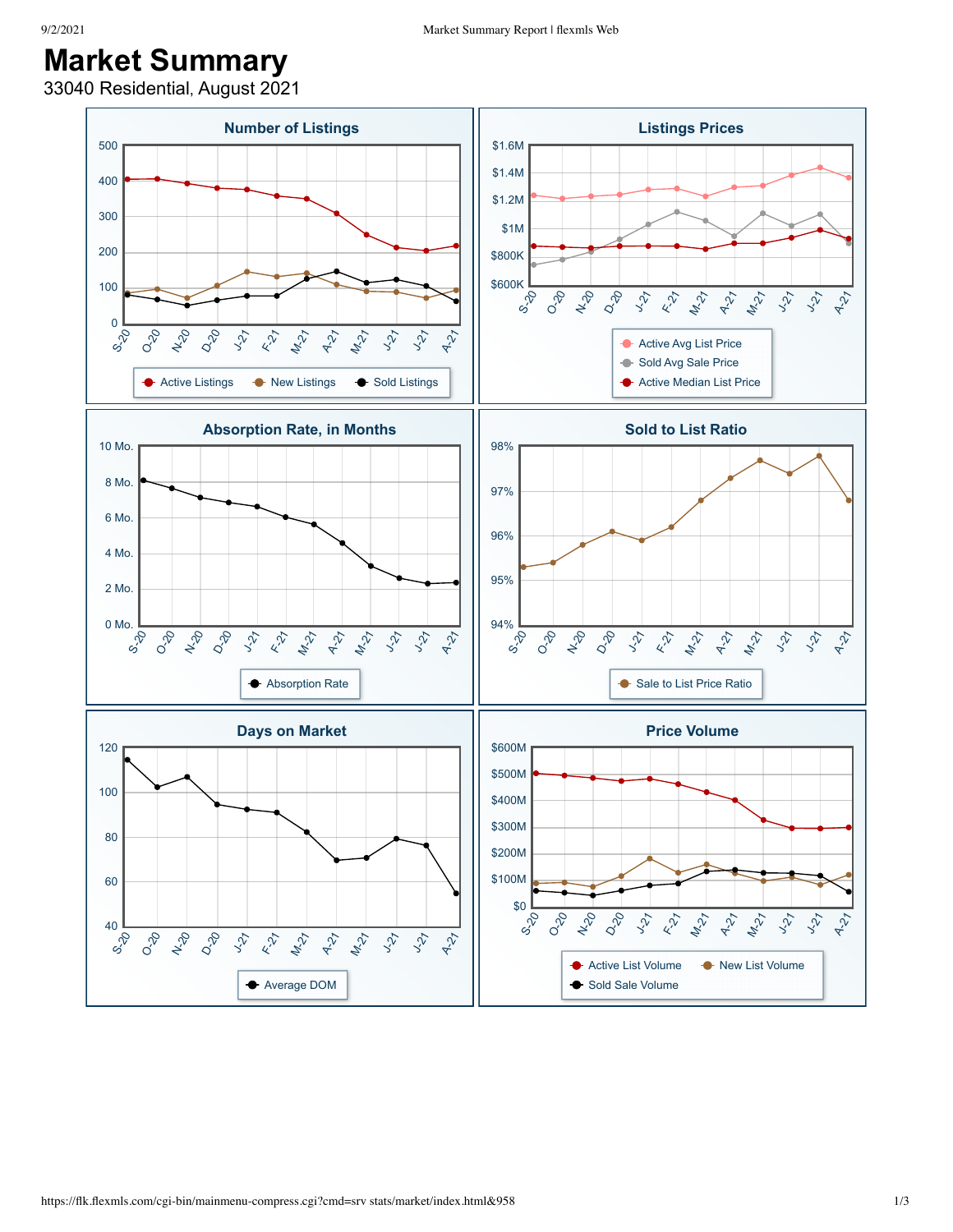| <b>Summary Statistics</b> |             |             |          |                 |                 |          |
|---------------------------|-------------|-------------|----------|-----------------|-----------------|----------|
|                           | Aug-21      | Aug-20      | $%$ Chg  | <b>2021 YTD</b> | <b>2020 YTD</b> | $%$ Chg  |
| Absorption Rate           | 2.38        | 8.29        | $-71.29$ | 4.2             | 8.73            | $-51.89$ |
| Average List Price        | \$1.370.781 | \$1.223.755 | 12.01    | \$1.179.741     | \$1,102,716     | 6.99     |
| l Median List Price       | \$932,000   | \$859,000   | 8.50     | \$850,000       | \$799.000       | 6.38     |
| Average Sale Price        | \$898.435   | \$904.890   | $-0.71$  | \$1.040.677     | \$838.896       | 24.05    |
| Median Sale Price         | \$795.000   | \$670,000   | 18.66    | \$765,000       | \$660,000       | 15.91    |
| Average DOM               | 54          | 93          | $-41.94$ | 76              | 102             | $-25.49$ |
| Median DOM                | 39          | 56          | $-30.36$ | 40              |                 | $-43.66$ |

| <b>Sold Listings</b> |                                          |                |          |                |                |                                          | <b>Pending Listings</b> |                |                |          |                |                |          |
|----------------------|------------------------------------------|----------------|----------|----------------|----------------|------------------------------------------|-------------------------|----------------|----------------|----------|----------------|----------------|----------|
|                      | <b>This Month</b><br><b>Year to Date</b> |                |          |                |                | <b>This Month</b><br><b>Year to Date</b> |                         |                |                |          |                |                |          |
|                      | 2021                                     | 2020           | % Chg    | 2021           | 2020           | % Chg                                    |                         | 2021           | 2020           | % Chg    | 2021           | 2020           | % Chg    |
| 0-99,999             | 0                                        | 0              | 0.0      | $\mathbf{0}$   | $\mathbf{1}$   | $-100.0$                                 | 0-99,999                | 0              | $\mathbf{0}$   | 0.0      | 0              | 0              | 0.0      |
| 100,000-149,999      | 0                                        | 1              | $-100.0$ | 0              | $\overline{2}$ | $-100.0$                                 | 100,000-149,999         | 0              | $\mathbf 0$    | 0.0      | 0              | 0              | 0.0      |
| 150,000-199,999      | 0                                        | $\overline{2}$ | $-100.0$ | 3              | $\overline{7}$ | $-57.1$                                  | 150,000-199,999         | 0              | $\mathbf{0}$   | 0.0      | 2              | 9              | $-77.8$  |
| 200,000-249,999      | 1                                        | 0              | N/A      | 18             | 9              | 100.0                                    | 200,000-249,999         | 0              | $\mathbf 0$    | 0.0      | 11             | 10             | 10.0     |
| 250,000-299,999      | $\overline{2}$                           | 1              | 100.0    | 19             | 13             | 46.2                                     | 250,000-299,999         | 2              | 1              | 100.0    | 25             | 12             | 108.3    |
| 300,000-349,999      | $\overline{c}$                           | 1              | 100.0    | 16             | $\overline{7}$ | 128.6                                    | 300,000-349,999         | 2              | $\overline{2}$ | 0.0      | 13             | 6              | 116.7    |
| 350,000-399,999      | $\overline{2}$                           | $\overline{7}$ | $-71.4$  | 32             | 24             | 33.3                                     | 350,000-399,999         | 1              | $\overline{c}$ | $-50.0$  | 31             | 20             | 55.0     |
| 400,000-449,999      | 3                                        | 3              | 0.0      | 46             | 29             | 58.6                                     | 400,000-449,999         | 0              | 4              | $-100.0$ | 37             | 36             | 2.8      |
| 450,000-499,999      | 1                                        | 0              | N/A      | 38             | 29             | 31.0                                     | 450,000-499,999         | 5              | 4              | 25.0     | 48             | 28             | 71.4     |
| 500,000-549,999      | 4                                        | 6              | $-33.3$  | 42             | 31             | 35.5                                     | 500,000-549,999         | 1              | 4              | $-75.0$  | 34             | 26             | 30.8     |
| 550,000-599,999      | 4                                        | 7              | $-42.9$  | 40             | 25             | 60.0                                     | 550,000-599,999         | 3              | 5              | $-40.0$  | 37             | 35             | 5.7      |
| 600,000-649,999      | $\overline{2}$                           | 1              | 100.0    | 43             | 23             | 87.0                                     | 600,000-649,999         | 1              | 3              | $-66.7$  | 31             | 22             | 40.9     |
| 650,000-699,999      | $\overline{2}$                           | $\overline{7}$ | $-71.4$  | 58             | 30             | 93.3                                     | 650,000-699,999         | $\overline{2}$ | 6              | $-66.7$  | 59             | 37             | 59.5     |
| 700,000-749,999      | 4                                        | 4              | 0.0      | 47             | 23             | 104.3                                    | 700,000-749,999         | 3              | 1              | 200.0    | 40             | 19             | 110.5    |
| 750,000-799,999      | 5                                        | 1              | 400.0    | 42             | 9              | 366.7                                    | 750,000-799,999         | 1              | 3              | $-66.7$  | 34             | 21             | 61.9     |
| 800,000-849,999      | 6                                        | 3              | 100.0    | 40             | 20             | 100.0                                    | 800,000-849,999         | 1              | 1              | 0.0      | 25             | 12             | 108.3    |
| 850,000-899,999      | 3                                        | 1              | 200.0    | 35             | 18             | 94.4                                     | 850,000-899,999         | $\overline{2}$ | 2              | 0.0      | 42             | 29             | 44.8     |
| 900,000-949,999      | 3                                        | 0              | N/A      | 25             | 9              | 177.8                                    | 900,000-949,999         | 1              | 1              | 0.0      | 24             | $\overline{4}$ | 500.0    |
| 950,000-999,999      | $\overline{2}$                           | 3              | $-33.3$  | 26             | 8              | 225.0                                    | 950,000-999,999         | 0              | $\overline{4}$ | $-100.0$ | 28             | 19             | 47.4     |
| 1,000,000-1,099,999  | $\overline{2}$                           | 0              | N/A      | 14             | 14             | 0.0                                      | 1,000,000-1,099,999     | 0              | 1              | $-100.0$ | 11             | 8              | 37.5     |
| 1,100,000-1,199,999  | 5                                        | 1              | 400.0    | 23             | 11             | 109.1                                    | 1,100,000-1,199,999     | 3              | $\Omega$       | N/A      | 23             | 16             | 43.8     |
| 1,200,000-1,299,999  | $\overline{2}$                           | 3              | $-33.3$  | 29             | 16             | 81.3                                     | 1,200,000-1,299,999     | 2              | 1              | 100.0    | 31             | 14             | 121.4    |
| 1,300,000-1,399,999  | 0                                        | $\mathbf{1}$   | $-100.0$ | 24             | $\overline{7}$ | 242.9                                    | 1,300,000-1,399,999     | 0              | $\mathbf{0}$   | 0.0      | 18             | 8              | 125.0    |
| 1,400,000-1,499,999  | 0                                        | 2              | $-100.0$ | 22             | 5              | 340.0                                    | 1,400,000-1,499,999     | 0              | $\mathbf{1}$   | $-100.0$ | 24             | $\overline{7}$ | 242.9    |
| 1,500,000-1,599,999  | 0                                        | $\overline{2}$ | $-100.0$ | $\overline{7}$ | 5              | 40.0                                     | 1,500,000-1,599,999     | 1              | $\overline{2}$ | $-50.0$  | 6              | 8              | $-25.0$  |
| 1,600,000-1,699,999  | $\overline{2}$                           | 0              | N/A      | 14             | 5              | 180.0                                    | 1,600,000-1,699,999     | 0              | $\mathbf{0}$   | 0.0      | 11             | 3              | 266.7    |
| 1,700,000-1,799,999  | 1                                        | 0              | N/A      | 13             | 6              | 116.7                                    | 1,700,000-1,799,999     | 1              | $\mathbf 0$    | N/A      | 11             | 3              | 266.7    |
| 1,800,000-1,899,999  | 0                                        | $\mathbf{0}$   | 0.0      | 16             | 3              | 433.3                                    | 1,800,000-1,899,999     | 0              | $\mathbf{0}$   | 0.0      | 11             | 8              | 37.5     |
| 1,900,000-1,999,999  | 0                                        | 2              | $-100.0$ | 5              | $\overline{4}$ | 25.0                                     | 1,900,000-1,999,999     | 1              | $\mathbf 0$    | N/A      | 16             | 6              | 166.7    |
| 2,000,000-2,249,999  | $\overline{2}$                           | 4              | $-50.0$  | 30             | 6              | 400.0                                    | 2,000,000-2,249,999     | 1              | $\mathbf 0$    | N/A      | 15             | $\mathbf{1}$   | 1400.0   |
| 2,250,000-2,499,999  | 1                                        | 2              | $-50.0$  | 19             | 5              | 280.0                                    | 2,250,000-2,499,999     | 2              | 2              | 0.0      | 25             | 8              | 212.5    |
| 2,500,000-2,749,999  | $\overline{c}$                           | 0              | N/A      | 13             | $\overline{c}$ | 550.0                                    | 2,500,000-2,749,999     | 2              | $\mathbf{1}$   | 100.0    | 16             | 3              | 433.3    |
| 2,750,000-2,999,999  | 0                                        | 1              | $-100.0$ | 10             | $\mathbf{1}$   | 900.0                                    | 2,750,000-2,999,999     | 1              | $\overline{2}$ | $-50.0$  | 10             | 4              | 150.0    |
| 3,000,000-3,249,999  | 0                                        | 0              | 0.0      | 8              | $\mathbf{1}$   | 700.0                                    | 3,000,000-3,249,999     | 1              | $\mathbf{0}$   | N/A      | 5              | 0              | N/A      |
| 3,250,000-3,499,999  | 0                                        | 0              | 0.0      | 4              | $\overline{2}$ | 100.0                                    | 3,250,000-3,499,999     | 0              | 1              | $-100.0$ | 5              | 4              | 25.0     |
| 3,500,000-3,749,999  | 0                                        | 0              | 0.0      | 3              | 0              | N/A                                      | 3,500,000-3,749,999     | 0              | $\mathbf 0$    | 0.0      | 3              | 0              | N/A      |
| 3,750,000-3,999,999  | 0                                        | 0              | 0.0      | 5              | 0              | N/A                                      | 3,750,000-3,999,999     | 0              | $\mathbf 0$    | 0.0      | $\overline{7}$ | 0              | N/A      |
| 4,000,000-4,249,999  | 0                                        | 0              | 0.0      | 0              | $\mathbf{1}$   | $-100.0$                                 | 4,000,000-4,249,999     | 0              | 0              | 0.0      | 0              | 0              | 0.0      |
| 4,250,000-4,499,999  | 0                                        | 0              | 0.0      | 1              | 0              | N/A                                      | 4,250,000-4,499,999     | 0              | $\mathbf{0}$   | 0.0      | 0              | $\mathbf{1}$   | $-100.0$ |
| 4,500,000-4,749,999  | 0                                        | 0              | 0.0      | 1              | $\mathbf{1}$   | 0.0                                      | 4,500,000-4,749,999     | 0              | $\mathbf 0$    | 0.0      | 0              | 0              | 0.0      |
| 4,750,000-4,999,999  | 0                                        | 0              | 0.0      | $\overline{2}$ | 0              | N/A                                      | 4,750,000-4,999,999     | 0              | $\Omega$       | 0.0      | 3              | 0              | N/A      |
| 5,000,000+           | 0                                        | 0              | 0.0      | 4              | $\overline{c}$ | 100.0                                    | 5,000,000+              | 0              | $\mathbf 0$    | 0.0      | 3              | 3              | 0.0      |
| Totals               | 63                                       | 66             | $-4.5$   | 837            | 414            | 102.2                                    | <b>Totals</b>           | 40             | 54             | $-25.9$  | 775            | 450            | 72.2     |